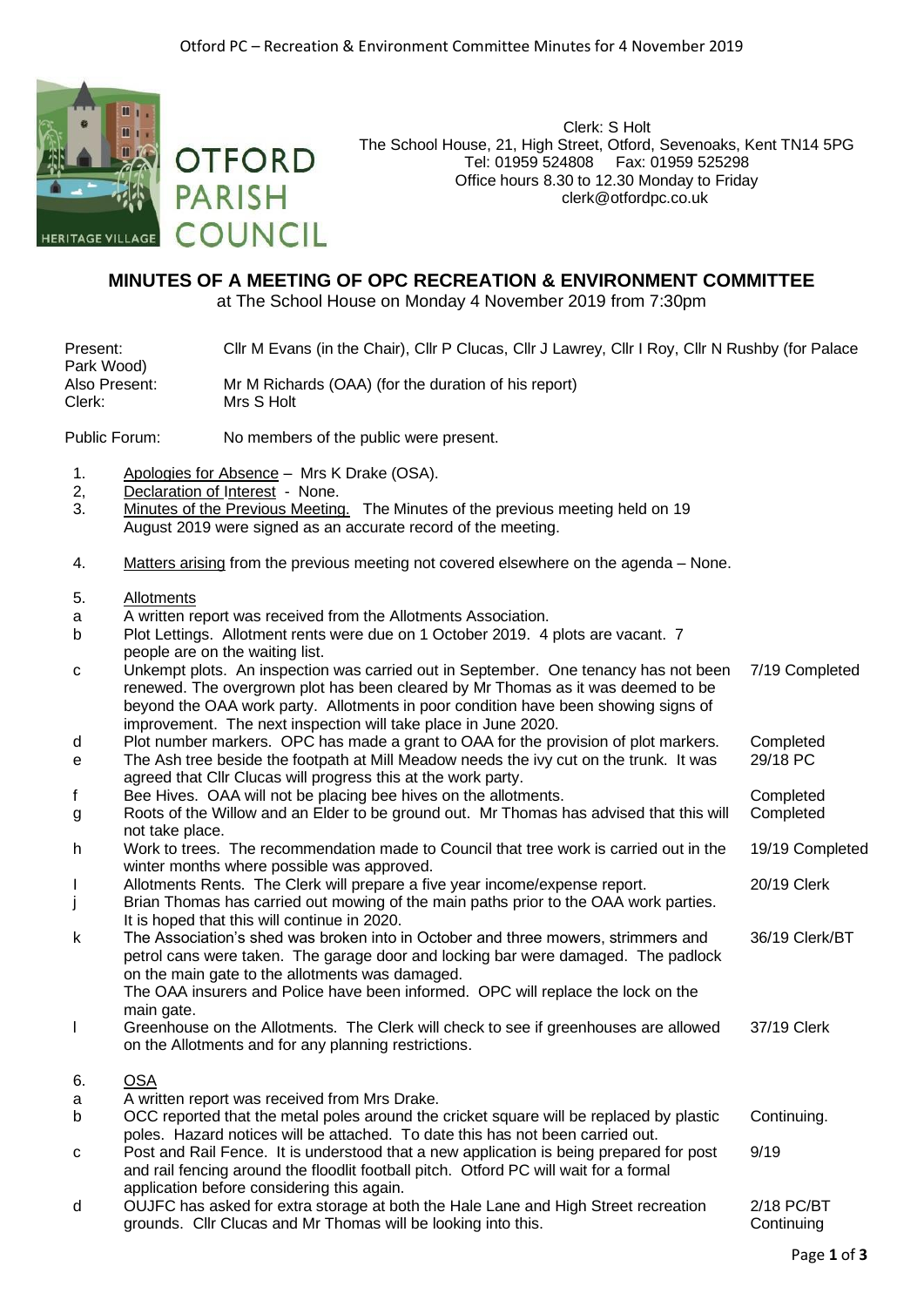| е      | The football clubs have amalgamated. The new lease for Hale Lane Pavilion has been<br>received. The new lease for Eric Dilley Pavilion is still awaited. It is RECOMMENDED<br>that F&GP deal with obtaining the lease.                                                                                   | 21/19 Council to<br>Consider     |
|--------|----------------------------------------------------------------------------------------------------------------------------------------------------------------------------------------------------------------------------------------------------------------------------------------------------------|----------------------------------|
| f      | Grant Application. OPC approved an application from OSA for a grant for the purchase,<br>fitting and electrical connection of two defibrillator boxes.                                                                                                                                                   | 23/19 Completed                  |
| g      | OPC agreed the recommendation to run a defibrillator training course for the public and<br>to publicise where the defibrillators are located.                                                                                                                                                            | 24/19 Clerk<br>Continuing        |
| h      | Members noted the emails thanking the PC for replacing the broken floodlights and for<br>the grant.                                                                                                                                                                                                      |                                  |
| i.     | The football club is very good at keeping the Otford teams out of the play area in their<br>football boots. The Clerk will write to the Club and ask if they can make sure the visiting<br>teams do not go in there as well. Notices will be redone in A3 very brightly coloured<br>paper and laminated. | 38/19 Clerk                      |
| 7.     | <b>High Street Recreation Ground</b>                                                                                                                                                                                                                                                                     |                                  |
| a.     | A report was received from Brian Thomas.                                                                                                                                                                                                                                                                 |                                  |
| b      | Dog Fouling. Notices stating 'Please keep dogs on a lead when sports are being played'<br>have been prepared and will be installed soon.                                                                                                                                                                 | 25/19<br><b>Clerk Continuing</b> |
|        | Large signs will be erected at each entrance. One for dog fouling and one for keeping<br>dogs on a lead.                                                                                                                                                                                                 |                                  |
| с      | Trim trail equipment. The first half of the over 12 equipment has been delivered and is<br>being installed. The second half has been ordered.                                                                                                                                                            | 26/19 Continuing                 |
| d      | Some minor work has been identified as being required to the swings and the<br>roundabout.                                                                                                                                                                                                               | 34/19 Clerk/BT                   |
| е      | Waste bin to be placed on the patio. This is awaiting fitting. Mr Thomas has been asked<br>to assist.                                                                                                                                                                                                    | Continuing                       |
| f      | Spring seats in the playground. The two toddler spring seats have been installed.                                                                                                                                                                                                                        | 33/18 Completed                  |
| g      | Entrance points to the Recreation Ground. It was agreed that the entrance points get<br>very muddy and it needs more than the 'crete' material. Mr Thomas will be asked for<br>suggestions.                                                                                                              | 39/18 Clerk/BT<br>Continuing     |
| h      | It is also noted that the concrete by the kissing gate on the car park side is eroding.<br>The hedge behind the football pavilion has been cut but the hedgerow between the<br>tennis courts and the petanque court needs lowering as it is growing through the fencing.                                 | 2/19 BT                          |
| L<br>j | New seats, chains and bearings are on order for the youth swings.<br>Tennis Court Chain Link Fencing. This fencing will need to be renewed before too long.<br>F&GP has been asked to create a Reserve for the replacement.                                                                              | 27/19 Clerk<br>Completed         |
| k      | Worm Spraying. Mr Thomas will monitor the conditions.                                                                                                                                                                                                                                                    |                                  |
| 8.     | <b>Chalk Pit</b>                                                                                                                                                                                                                                                                                         |                                  |
| a      | There is more graffiti on the sign close to the Scout Hut. The Clerk will speak to the<br>Community Warden about removing it.                                                                                                                                                                            | 15/19 Clerk                      |
| b      | Mr Thomas has spoken to the teacher that runs the Forest School. A nature trail was<br>requested and this has been established.                                                                                                                                                                          | 28/19 Completed                  |
| с      | The chalk grassland area had several Bee Orchids this summer and numerous wild<br>flowers. A meeting to discuss how to manage the area will be held in November.                                                                                                                                         | 29/19 BT<br>Continuing           |
| d      | The DVLP plan for the Chalk Pit was considered by Council. It was agreed that the plan                                                                                                                                                                                                                   | 30/19 Completed                  |
| е      | is not progressed.<br>Committee members asked Cllr Lawrey to pass on their thanks to Keith Lawrey for his                                                                                                                                                                                                |                                  |
| f      | voluntary work clearing leaves from the footpath from Tudor Drive to the Station.<br>Mr Thomas will be asked if there is any voluntary work in the Chalk Pit that would be                                                                                                                               | 40/19 Clerk/BT                   |
|        | suitable for youth groups.                                                                                                                                                                                                                                                                               |                                  |
| 9.     | Hale Lane Recreation Ground/Pavilion/Telston Park                                                                                                                                                                                                                                                        |                                  |
| a      | Equipment for the over 12s. It was agreed that £5000 would be placed in the budget for                                                                                                                                                                                                                   | 37/18 Clerk                      |
|        | this item as a start.<br>It has been suggested that a hard standing is installed around the basketball hoop                                                                                                                                                                                              | Continuing<br>41/19              |
|        | similar to the one at Nightingale Rec in Kemsing. Quotes will be sought.                                                                                                                                                                                                                                 | 38/18 Clerk/BT                   |
| b      | Swing. It was agreed the top bar and cast iron mouldings will be painted and the bolts<br>will be replaced at the end of the chains. Safety matting will be installed under the<br>swing.                                                                                                                | Continuing                       |
| с      | The North West Kent Countryside Partnership has visited Hale Lane Recreation Ground<br>to assess the planting works necessary in the West and South hedgerows. A plan has<br>been received and it is RECOMMENDED that the plan is accepted. There is no charge<br>to the Council.                        | 41/19 Council to<br>Consider     |